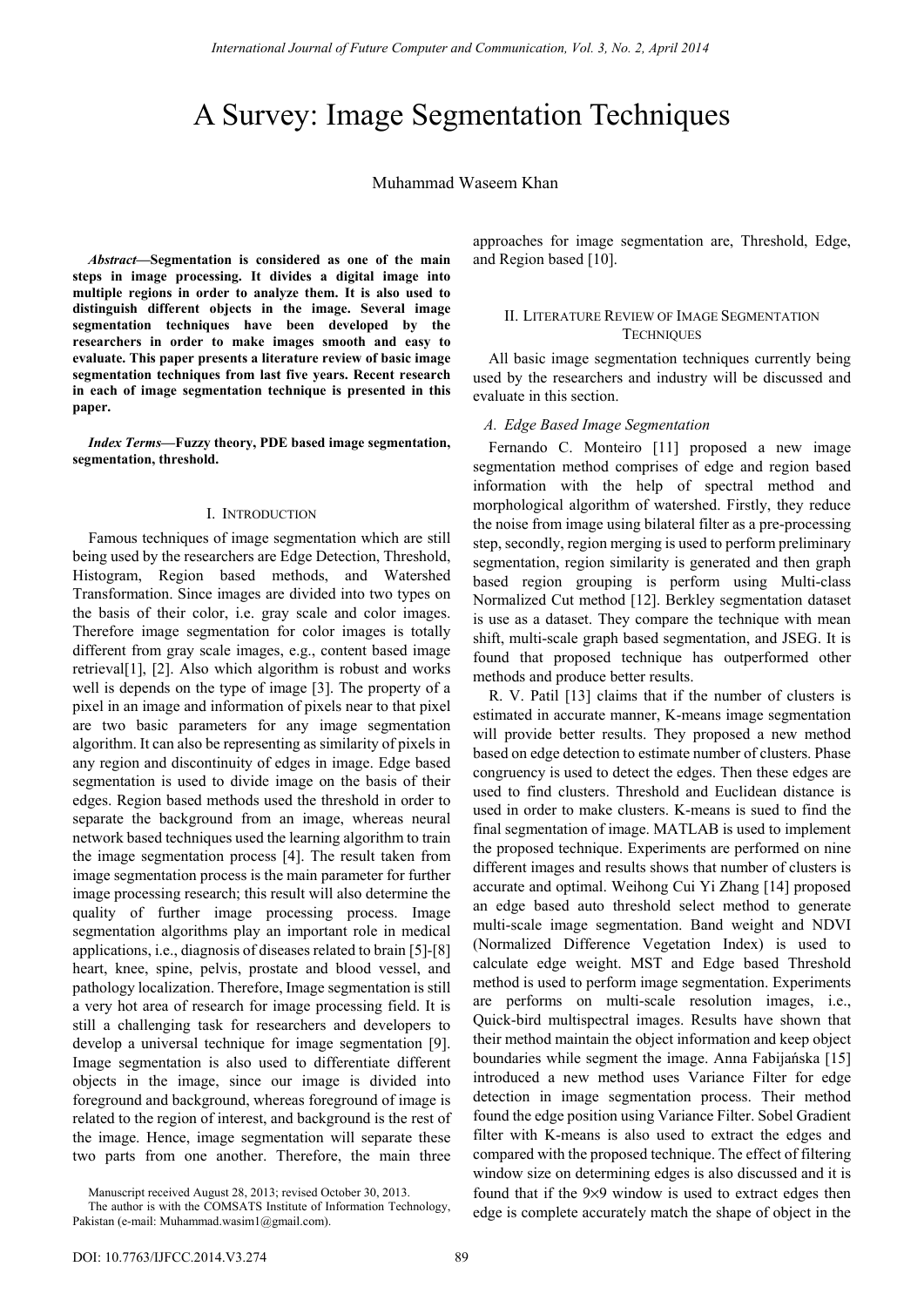image. In case of larger details images, a small filtering window is proffered. Results have shown that their proposed technique outperform Sobel Edge Detector.



Fig. 1. Image segmentation techniques

Mohammed J. Islam [16] found that Computer Vision is a best solution for real time inspection of capsules in pharmaceutical industry. Author has developed a system for quality inspection using edge based image segmentation techniques [17]. They used Sobel Edge Detector [18] in order to detect edges with noise-suppression property. After edge detection, Otsu Thresholding technique is used for localization of background and foreground pixels. Experiments are conducted and results are compared with  $NN$ -based segmentation technique building Visual  $C_{++}$ . Results outperform NN technique on the basis of accuracy and processing time difference of 10 ms.

#### *B. Fuzzy Theory Based Image Segmentation*

Liu Yucheng [19] proposed a new fuzzy morphological based fusion image segmentation algorithm. Algorithm has used morphological opening and closing operations to smooth the image and then perform the gradient operations on the resultant image [20]. After compare the proposed fusion algorithm with Watershed algorithm[21] and Prewitt methods, it is found that fusion approach solve the problem of over-segmentation of Watershed algorithm. It also save the information details of image and improve the speed as well. Syoji Kobashi [22] used scale based fuzzy connected image segmentation and fuzzy object model to segment the cerebral parenchyma region of new born brain MRI image. Foreground region is separated in first step, correction of MRI intensity in-homogeneity is performed next, and then scale-base Fuzzy Object Model (FOM) is applied on resultant image. Results of proposed method are evaluated on the basis of Fast Positive Volume Fraction (FPVF) and Fast Negative Volume Fraction (FVNF). Results from experiment have shown that FOM (Fuzzy object model) has attained minimum FPVF and FVNF values. Refik Samet [23] proposed a new Fuzzy Rule based image segmentation technique to segment the rock thin segment images. They take RGB image of rock thin segment as input and give segmented mineral image as output. Fuzzy C Means is also applied on rock thin images and results are compared of both techniques. Firstly, the user will take sample image from minerals; features are distinguished on the basis of red, green and blue components of image. Membership function is defined for each component using Fuzzy rules. Each membership function Normational Journal of Future Computer and Communication, Vol. 3, No. 2, April 2014<br>
ger details images, a small filtering technique outperform Sobel Ldge Del<br>
International of Future Symmetrics<br>
International of Future Co

represents the color's distribution in the image. Strong and weak points are defined, whereas strong points are considered as seed points and weak points become their members. Results have shown that proposed technique is better than FCM algorithm. Muhammad Rizwan Khokher [24] presented a new method of image segmentation using Fuzzy Rule based system and Graph Cuts. Authors have firstly segmented the gray scale, color, and texture images using Graph Cuts. Weights are assigned to the features of image using Fuzzy Rules. Their algorithm works by firstly extracting the features of image, calculate the constants using fuzzy rules, calculate the weighted average of constants to find the similarity matrix, partition the graph using Normalized Graph Cut method[25], and finally get the segmented image from partitioned graph. Berkley database is used to evaluate the algorithm. Simulation is performed in Matlab and C language. Results are evaluated on the basis of Mean, Standard Deviation, and PPV value. It is found that most of the evaluation measure range from 0.85 to 0.95 for S.D and PPV.

## *C. Partial Differential Equation (PDE) Based Image Segmentation*

Jinsheng Xiao [26] proposed a new non-linear discontinue partial differential equation (PDE) that models the level set method of gray images. A discrete method is also proposed to find numerical solution and to implement the filter. Non-Linear discontinue PDE formula is applied on image of cameramen using MATLAB. Results have shown that image edges and boundaries are remained blurred and can be shifted by using Close operator. More information can be saved by using the proposed scheme. Fengchun Zhang [27] presents a variation model using 4th order PDE with 2<sup>nd</sup> order PDE for finger vein image de-noising. Midpoint Threshold segmentation technique is used to extract the region of interest accurately. 4<sup>th</sup> order PDE has reduced the noise very well, whereas  $2<sup>nd</sup>$  order PDE has approximated the boundaries effectively. It can be observed from experiments that PSNR value of proposed method is increase by 2 dB. Method is compared with threshold based segmentation algorithm and it is found that proposed method has segment the real finger vein image accurately. Chun Yuan[28] proposed a new segmentation model for color images. Their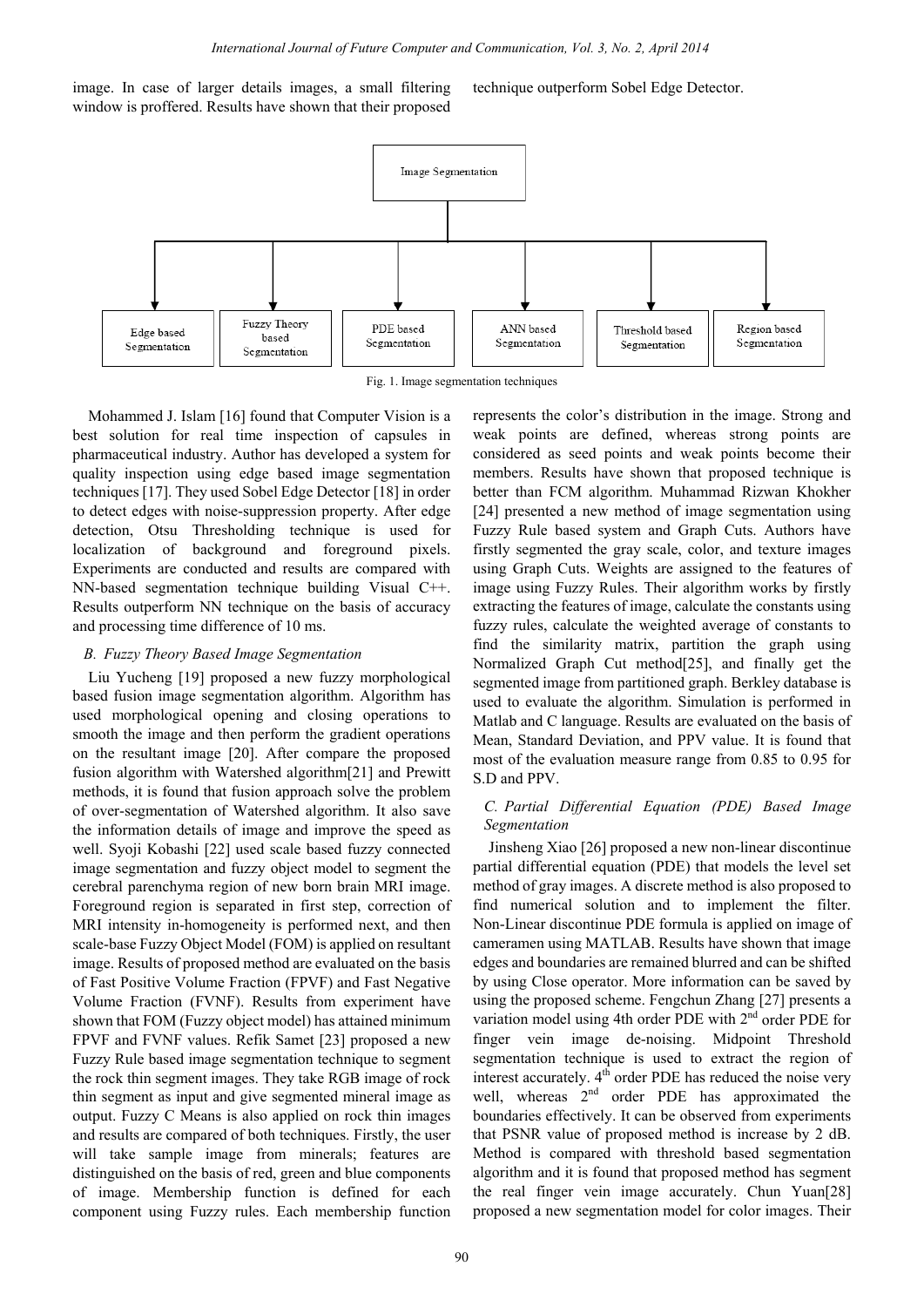model is based on Geodesic Active Contour (GAC) model. But GAC is only restricted to gray scale images. Therefore their model is also an extension of GAC model, and known as color-GAC model. It uses the expression of the Gradient of color image.

## *D. Artificial Neural Network (ANN) Based Image Segmentation*

Wencang Zhao [29] proposed a new image segmentation algorithm based on textural features[30] and Neural Network[31] to separate the targeted images from background. Dataset of micro-CT images are used. De-noising filter is used to remove noise from image as a pre-processing step, Feature extraction is performed next, and then Back Propagation Neural Network is created, and lastly, it modifies the weight number of network, and save the output. Proposed algorithm is compared with Thresholding method and Region Growing method. Results have shown that proposed technique outperforms other methods on the basis of speed and accuracy of segmentation. Lijun Zhang [32] proposed a new neural network based image segmentation system for color images. They combined the Wavelet Decomposition and Self Organizing Map (SOM) to propose a new method, i.e., SOM-NN. Voting among child pixels selected the parent pixel. After initialization, ANN found the segmentation result which satisfies all levels. Wavelet decomposition is performed to remove noise. Hence wavelet decomposition and SOM-NN are combined to perform segmentation. Results have shown that method has reduce noise and produce accurate segmentation. Shohel Ali Ahmed [33] proposed Image Texture Classification technique based on Artificial Neural Networks (ANN). Firstly, image is captured and pre-processing is performed, after it, feature extraction[34] is performed, whereas, ANN classifier [35] is used for texture classification, Clustering is performed to separates background from sub-images. Trained ANN combines the input pixels into two clusters which give results. It produces the texture classification and segmentation of image.

## *E. Threshold Based Image Segmentation*

Shiping Zhu [36] proposed a new threshold based edge detection and image segmentation algorithm. They calculate the threshold of each pixel in the image on the basis of its neighboring pixels. They also find the edges of image with the help of proposed algorithm. A threshold of each pixel was set using histogram. PDF is used to isolate the background and threshold of image. They implement their algorithm in Visual C++. Results outperform the Canny Operator results, because it performs edge detection and segmentation simultaneously. Anping XU [37] proposed a threshold-based level set approach comprising both threshold based segmentation and Fast Marching Method (FMM) for medical image segmentation [38]. The result of de-noising filter is passed to FMM for segmentation purpose with the help of threshold based level set technique. They implement their method in VC++ and ITK. After the experiment, results have shown that level set method based on threshold results in clearer, accurate and more perfect segmentation, it also avoid from edge leakage and improve the speed of segmentation.

Wu Kaihua and Ban Tao [39] have presented a new optimal threshold segmentation method based on entropy criteria and Genetic algorithm in order to improve the image acquisition process in computer vision. The factors taken by them are illumination, light, reflection of light, CCD exposure time and some properties of image histogram. They compare their proposed technique with Otsu algorithm and found that their algorithm is efficient in searching and in finding threshold based segmentation of an image. Frank Jiang [40] proposed a new multilevel Threshold-based segmentation technique using PSO and Wavelet mutation. They also proposed a new PSO algorithm which is used in first two steps of algorithm. Then the output of PSO is passed to wavelet mutation operations which performs the mutation operation and update the PSO equations after it. This work will generate optimized threshold and correct segmentation. After comparing their method with HCOCLPSO, they found that it produces optimal threshold as compare to other method. They claim that their algorithm is best for real time applications, e.g., error resilient video application in hostile environment.

## *F. Region Based Image Segmentation*

D. Barbosa [41] proposed a new image segmentation technique which joins the edge and region based information with spectral method using Morphological Watershed algorithms. Firstly noise filter is used with Magnitude Gradient in a pre-processing stage, secondly, pre-segmentation is done using region merging, then region similarity graph is generated and finally segmentation is performed using Multi Class Normalized Cut. Method is compared with Mean Shift, MNCUT, and JSEG using natural images. Proposed technique overcomes Spectral Clustering method. Gang Chen [42] found that fast extraction of object information from a given image is still a problem for real time image processing. They also found that region based methods are also time consuming and not give effective segmentation. They proposed a new region based method based on Least Square method in order to detect objects sharply. They used a weight matrix for region based method which also takes the local information into account and also the usage of Least Square method provides optimal and fast segmentation. Comparison of their method is conducted with Otsu method and Chan-Vese method using Lena image. Their method can extract the features more accurately than other methods. Zhen Hua, Yewei Li [43] proposed a new image segmentation method based on improved visual attention and region growing approach. The gray values and edges of input image are extracted using Gabor filter [44] and Guass-Laplace filters [45]. Then ANN methods are used to extract the region of interest. Experiments are conducted on natural scene images, and it is found that their algorithm not only segmented the image perfectly but also found the salience edges which others can't. Tiancan Mei [46] claims that Markov random field (MRF) [47] is suffered from lack of handling the large range of interaction. In order to overcome this drawback of MRF, they presented a new supervised image segmentation method, i.e., Region based Multi-scale segmentation method. Natural scene images are used as a *International Journal of Future Computer and Communication, Fed. 3, No. 2, April 2014<br>Usial cheige Theoretic CoC model. We Kahlus and Fan Tap (191) have provided between the computer and Communication (IOAC model) and tap*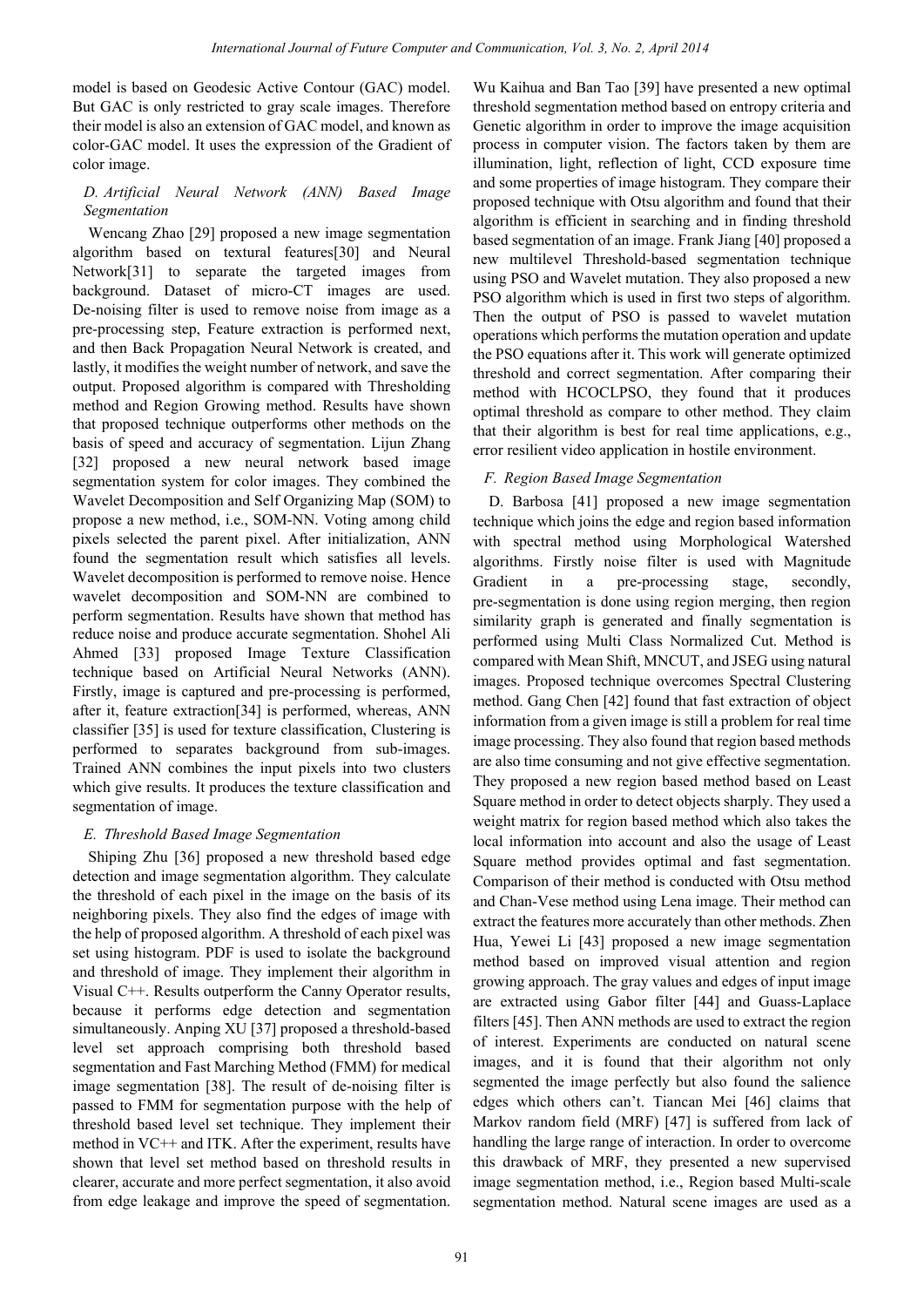dataset. By using region as a parameter in Multi-scale MRF model, their algorithms perform better than other techniques. It is observed from results that RSMAP improve the MSAP method used for image segmentation.

#### III. CONCLUSION

In this paper, we discuss and evaluate main image segmentation techniques used for the purpose of image analysis. It is found that there is no perfect method for image segmentation because the result of image segmentation is depends on many factors, i.e., pixel color, texture, intensity, similarity of images, image content, and problem domain. Therefore, it is not possible to consider a single method for all type of images nor all methods can perform well for a particular type of image. Hence, it is good to use hybrid solution consists of multiple methods for image segmentation problem. Regressions Jammati of Future Computer and Communication, Vol. 3, No. 2, April 2018<br>
2018 By Fig. 2018 By Fig. 2019 By Fig. 2019 By Fig. 2019 By Fig. 2019 By Fig. 2019 By Fig. 2019 By Fig. 2019 By Fig. 2019 By Fig. 2019 B

#### **REFERENCES**

- [1] M. Yasmin, S. Mohsin, I. Irum, and M. Sharif, "Content based image retrieval by shape, color and relevance feedback," *Life Science Journal*, vol. 10, 2013.
- [2] M. Rehman, M. Iqbal, M. Sharif, and M. Raza, "Content based image retrieval: survey," *World Applied Sciences Journal*, vol. 19, pp. 404-412, 2012.
- [3] M. M. S. J. Preetha, L. P. Suresh, and M. Bosco, "Image segmentation using seeded region growing," in *Proc. International Conference on Computing, Electronics and Electrical Technologies (ICCEET),* pp. 576-583, 2012.
- [4] W. X. Kang, Q. Q. Yang, and R. P. Liang, "The comparative research on image segmentation algorithms," in *Proc. First International Workshop on Education Technology and Computer Science, 2009. ETCS'09.* pp. 703-707, 2009.
- [5] M. Yasmin, S. Mohsin, M. Sharif, M. Raza, and S. Masood, "Brain Image Analysis: A Survey," *World Applied Sciences Journal,* vol. 19, pp. 1484-1494, 2012.
- [6] S. Masood, M. Sharif, M. Yasmin, M. Raza, and S. Mohsin, "Brain Image Compression: A Brief Survey," *Research Journal of Applied Sciences*, vol. 5, 2013.
- [7] M. Yasmin, M. Sharif, S. Masood, M. Raza, and S. Mohsin, "Brain image reconstruction: A short survey," *World Applied Sciences Journal*, vol. 19, pp. 52-62, 2012.
- [8] M. Raza, M. Sharif, M. Yasmin, S. Masood, and S. Mohsin, "Brain image representation and rendering: A survey," *Research Journal of Applied Sciences*, vol. 4, 2012.
- [9] T. Chen and Z. Shen, "An adaptive image segmentation method using region growing," in *Proc. 2nd International Conference on Computer Engineering and Technology (ICCET)*, vol. 7, pp. 78-80, 2010
- [10] H. Hedberg, "A survey of various image segmentation techniques," Dept. of Electroscience, *Box*, vol. 118, 2010
- [11] F. C. Monteiro and A. Campilho, "Watershed framework to region-based image segmentation," in *Proc. International Conference on Pattern Recognition*, *ICPR 19th*, pp. 1-4, 2008.
- [12] M. Hameed, M. Sharif, M. Raza, S. W. Haider, and M. Iqbal, "Framework for the comparison of classifiers for medical image segmentation with transform and moment based features," *Research Journal of Recent Sciences*, vol. 2277, p. 2502, 2012
- [13] R. Patil and K. Jondhale, "Edge based technique to estimate number of clusters in k-means color image segmentation," in *Proc. 3rd IEEE International Conference on Computer Science and Information Technology (ICCSIT)*, pp. 117-121, 2010.
- [14] W. Cui and Y. Zhang, "Graph based multispectral high resolution image segmentation," in *Proc. International Conference on Multimedia Technology (ICMT)*, pp. 1-5, 2010.
- [15] A. Fabijanska, "Variance filter for edge detection and edge-based image segmentation," in *Proc. International Conference on Perspective Technologies and Methods in MEMS Design (MEMSTECH)*, pp. 151-154, 2011.
- [16] M. J. Islam, S. Basalamah, M. Ahmadi, and M. A. S. hmed, "Capsule image segmentation in pharmaceutical applications using edge-based

techniques," *IEEE International Conference on Electro/Information Technology (EIT)*, pp. 1-5, 2011.

- [17] M. SHARIF, M. RAZA, and S. MOHSIN, "Face recognition using edge information and DCT," *Sindh Univ. Res. Jour. (Sci. Ser.)*, vol. 43, no. 2, pp. 209-214, 2011.
- [18] W. Haider, M. S. Malik, M. Raza, A. Wahab, I. A. Khan, U. Zia, J. Tanveer, and H. Bashir, "A hybrid method for edge continuity based on Pixel Neighbors Pattern Analysis (PNPA) for remote sensing satellite images," *Int'l J. of Communications, Network and System Sciences*, vol. 5, pp. 624-630, 2012.
- [19] L. Yucheng and L. Yubin, "An algorithm of image segmentation based on fuzzy mathematical morphology," in *International Forum on Information Technology and Applications, IFITA'09*, pp. 517-520, 2009.
- [20] W. Haider, M. Sharif, and M. Raza, "Achieving accuracy in early stage tumor identification systems based on image segmentation and 3D structure analysis," *Computer Engineering and Intelligent Systems*, vol. 2, pp. 96-102, 2011.
- [21] M. S. A. Shahzad, M. Raza, and K. Hussain, "Enhanced watershed image processing segmentation," *Journal of Information & Communication Technology*, vol. 2, pp. 1-9, 2008.
- [22] S. Kobashi and J. K. Udupa, "Fuzzy object model based fuzzy connectedness image segmentation of newborn brain MR images," in *Proc. IEEE International Conference on Systems, Man, and Cybernetics (SMC)*, pp. 1422-1427, 2012.
- [23] R. Samet, S. E. Amrahov, and A. H. Ziroglu, "Fuzzy rule-based image segmentation technique for rock thin section images," in *Proc. 3rd International Conference on Image Processing Theory, Tools and Applications (IPTA)*, pp. 402-406, 2012.
- [24] M. R. Khokher, A. Ghafoor, and A. M. Siddiqui, "Image segmentation using fuzzy rule based system and graph cuts," in *Proc. 12th International Conference on Control Automation Robotics & Vision (ICARCV)*, pp. 1148-1153, 2012.
- [25] M. Sharif, S. Mohsin, M. J. Jamal, and M. Raza, "Illumination normalization preprocessing for face recognition," in *Proc. International Conference on Environmental Science and Information Application Technology (ESIAT)*, pp. 44-47, 2010.
- [26] J. Xiao, B. Yi, L. Xu, and H. Xie, "An image segmentation algorithm based on level set using discontinue PDE," in *Proc. First International Conference on Intelligent Networks and Intelligent Systems, ICINIS'08.*, pp. 503-506, 2008.
- [27] F. Zhang, S. Guo, and X. Qian, "Segmentation for finger vein image based on PDEs denoising," in *Proc. 3rd International Conference on Biomedical Engineering and Informatics (BMEI)*, pp. 531-535, 2010.
- [28] C. Yuan and S. Liang, "Segmentation of color image based on partial differential equations," in *Proc. Fourth International Symposium on Computational Intelligence and Design (ISCID)*, pp. 238-240, 2011.
- [29] W. Zhao, J. Zhang, P. Li, and Y. Li, "Study of image segmentation algorithm based on textural features and neural network," in *International Conference on Intelligent Computing and Cognitive Informatics (ICICCI)*, pp. 300-303, 2010.
- [30] M. Sharif, M. Y. Javed, and S. Mohsin, "Face recognition based on facial features," *Research Journal of Applied Sciences, Engineering and Technology*, vol. 4, pp. 2879-2886, 2012.
- [31] M. Yasmin, M. Sharif, and S. Mohsin, "Neural networks in medical imaging applications: A survey," *World Applied Sciences Journal*, vol. 22, pp. 85-96, 2013.
- [32] L. Zhang and X. Deng, "The research of image segmentation based on improved neural network algorithm," in *Proc. Sixth International Conference on Semantics Knowledge and Grid (SKG)*, pp. 395-397, 2010.
- [33] S. A. Ahmed, S. Dey, and K. K. Sarma, "Image texture classification using Artificial Neural Network (ANN)," in *Proc. 2nd National Conference on Emerging Trends and Applications in Computer Science (NCETACS)*, pp. 1-4, 2011.
- [34] M. Sharif, M. Raza, S. Mohsin, and J. H. Shah, "Microscopic feature extraction method," *Int. J. Advanced Networking and Applications*, vol. 4, pp. 1700-1703, 2013.
- [35] I. Irum, M. Raza, and M. Sharif, "Morphological techniques for medical images: A review," *Research Journal of Applied Sciences*, vol. 4, 2012.
- [36] S. Zhu, X. Xia, Q. Zhang, and K. Belloulata, "An image segmentation algorithm in image processing based on threshold segmentation," in *Proc. Third International IEEE Conference on Signal-Image Technologies and Internet-Based System, SITIS'0.*, pp. 673-678, 2007.
- [37] A. Xu, L. Wang, S. Feng, and Y. Qu, "Threshold-based level set method of image segmentation," in *Proc. 3rd International Conference*